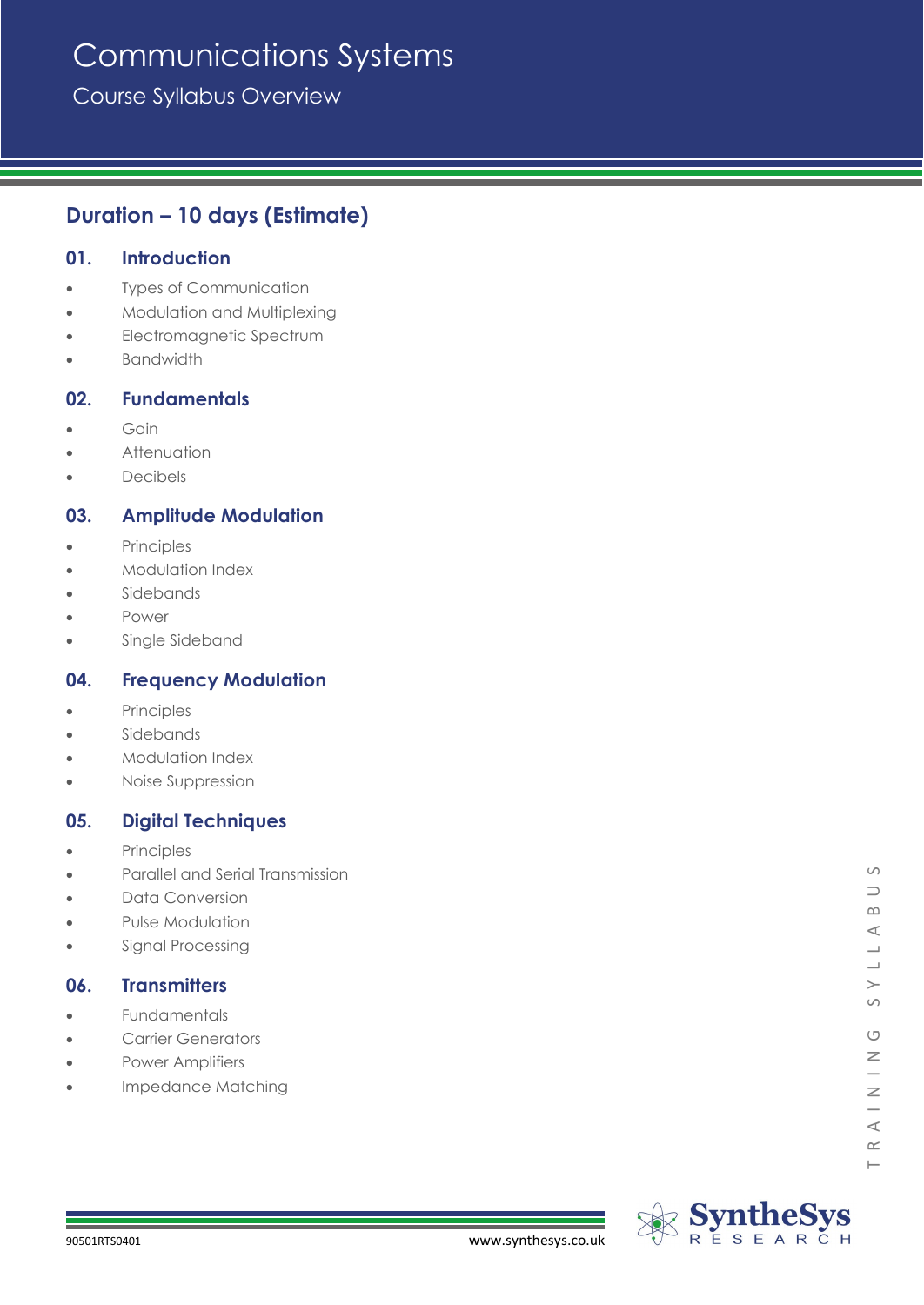# **07. Receivers**

- Principles
- Superheterodyne Receivers
- Frequency Conversion
- Intermediate Frequency
- Noise

### **08. Multiplexing**

- Principles
- Frequency Division Multiplexing
- **Time Division Multiplexing**
- Pulse Code Modulation
- **Duplexing**

# **09. Digital Data Transmission**

- Principles
- Digital Codes
- **Efficiency**
- Modern Methods
- Wideband Modulation
- Broadband Modem
- **Error Detection and Correction**
- **Protocols**

# **10. Networking**

- **Fundamentals**
- **LAN Hardware**
- **Ethernet LANs**
- Advanced Ethernet

#### **11. Transmission Lines**

- Fundamentals
- Standing Waves

# **12. Antennas and Wave Propagation**

- **Fundamentals**
- Antenna Types
- Propagation

# **13. Internet**

- Transmission Systems
- Storage Area Networks
- **Security**

 $\vdash$ 

 $\circ$ 

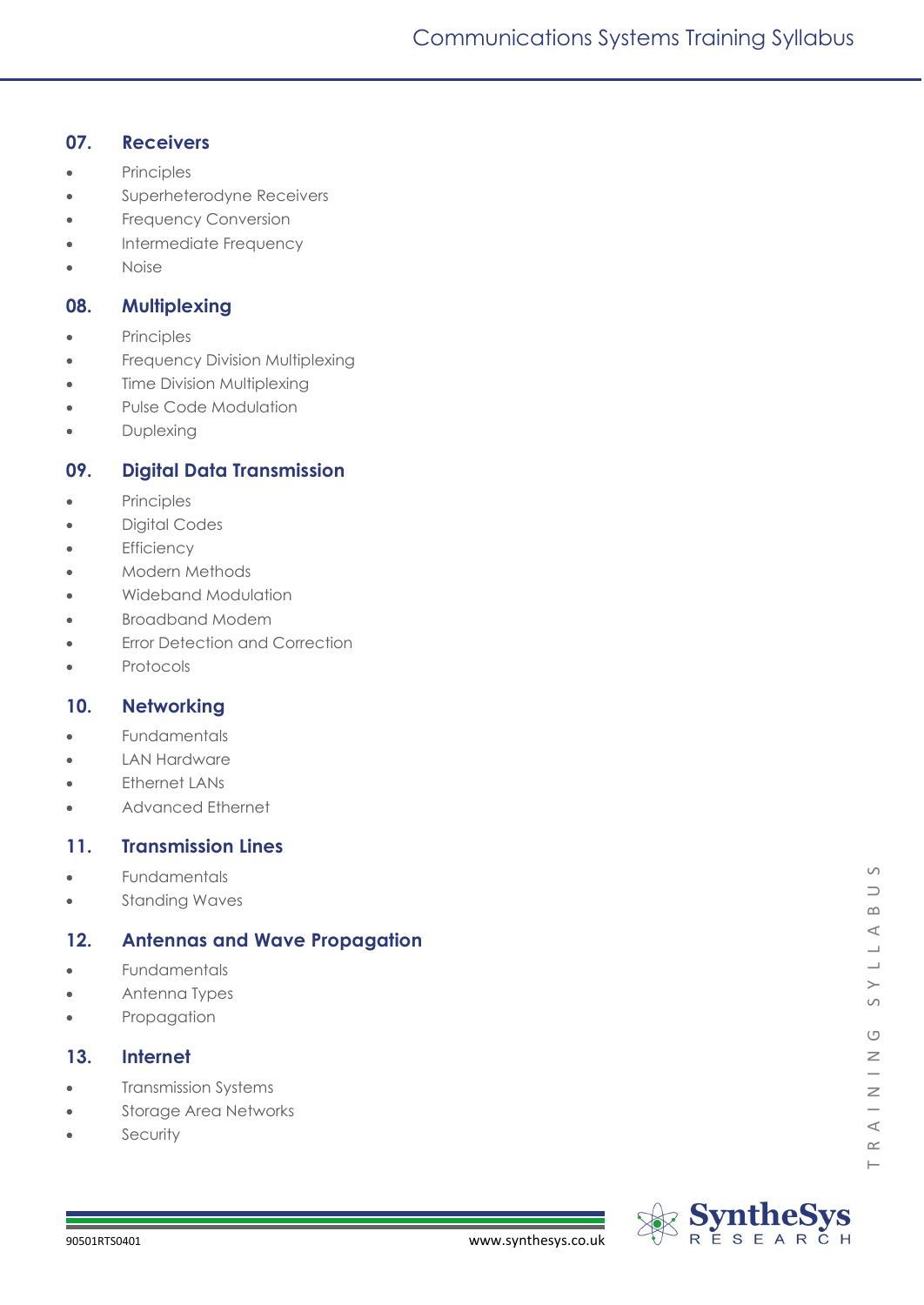# **14. Microwave Communications**

- Fundamentals
- Lines and Devices
- Waveguides and Cavity Resonators
- Microwave Semiconductor Diodes
- Microwave Tubes
- Antennas

# **15. Satellite Communications**

- **Fundamentals**
- **Subsystems**
- Ground Stations
- Navigation systems

# **16. Telecommunications**

- **Telephones**
- **Facsimile**
- Internet Telephony

# **17. Optical Communications**

- **Fundamentals**
- Fibre Optic Cables
- Transmitters and Receivers
- Wavelength Division Multiplexing
- Passive Optical Networks

# **18. Cell Phones**

- **Fundamentals**
- 2G and 3G
- Lite and 4G
- Base Stations and Small Cells

# **19. Wireless Technologies**

- **Fundamentals**
- PANs and Bluetooth
- ZigBee and Mesh
- WiMAX and Wireless Metropolitan Networks
- Infrared Wireless
- RF Identification and Near-Field Communications
- Ultrawideband Wireless

 $\vdash$ 

 $\circ$